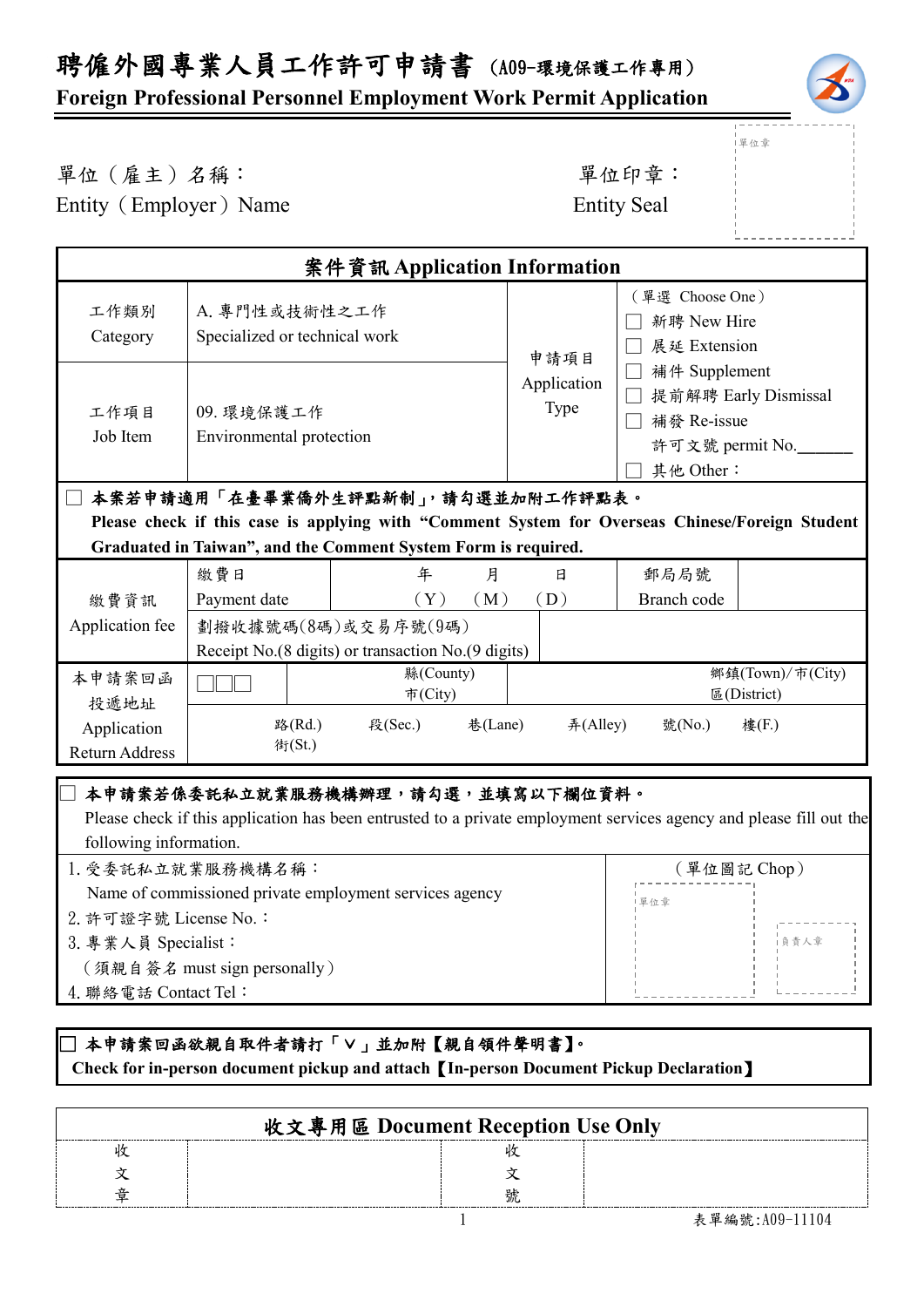聘僱外國專業人員工作許可申請書 (A09-環境保護工作專用)

**Foreign Professional Personnel Employment Work Permit Application**



本案聘僱之具體理由並說明聘僱外國人之正面效益(展延案免填):

Specific reasons for this hiring case and explanation of the positive benefits of hiring foreigner (not necessary for hiring extension):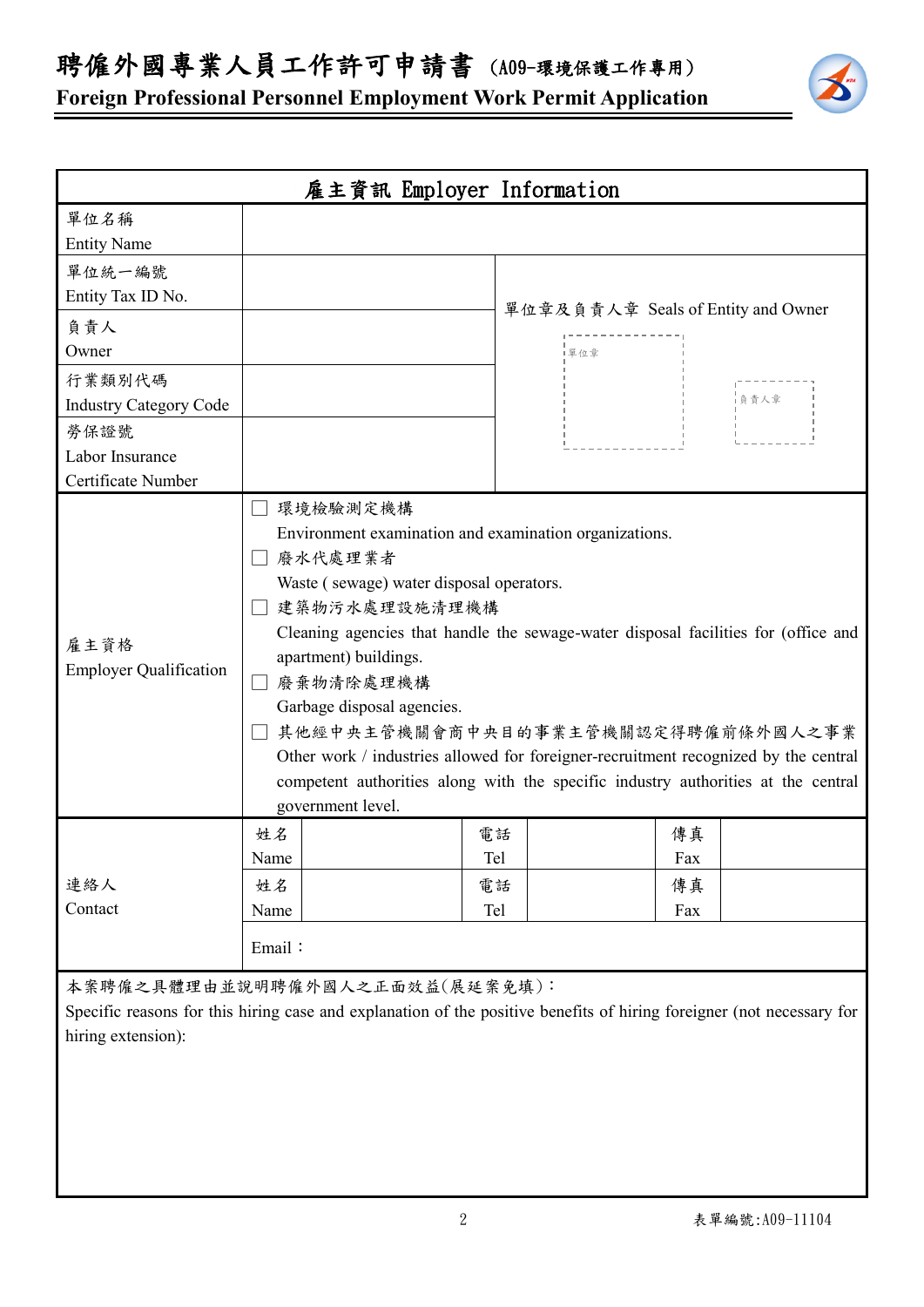# **Employed Foreign Worker Name List**

## 單位(雇主)名稱: 第四章: 李位印章: 第一 Entity (Employer) Name Entity Seal

└<br>──

| <b>No.1</b>       |               |                        |            |                |                             |                              |
|-------------------|---------------|------------------------|------------|----------------|-----------------------------|------------------------------|
|                   | Surname       | 性別                     |            |                | 國籍(或地區)                     |                              |
| 英文姓名              |               | Gender                 |            |                | Nationality (or region)     |                              |
| English Name      | Given name    | 出生日期 Birthday          |            | 西元 (A.D.)      | $\text{4}(Y)$               | (D)<br>月 (M)<br>$\mathbf{H}$ |
| 中文姓名              |               |                        |            | 博士 Ph.D        | 碩士 MA                       |                              |
| Chinese Name      |               | 最高學歷                   |            |                |                             |                              |
| 護照號碼              |               | Highest Level of       |            | 學士BA           | 專科 Vocational               |                              |
| Passport No.      |               | Education              |            |                | 高中(含)以下 High School or less |                              |
| 行動電話號碼            |               | 電子郵件信箱                 |            |                |                             |                              |
| Mobile number     |               | E-mail                 |            |                |                             |                              |
| 申請聘僱期間            | <b>起 From</b> | 迄To                    |            |                |                             |                              |
| Employment Period | # (Y)         | 月 (M)<br>日             | $(D) \sim$ | # (Y)<br>月     | (D)<br>(M)<br>日             |                              |
|                   |               | 職業類別代碼                 |            |                |                             | 新臺幣NT\$                      |
| 職稱                |               | Occupation Category    |            |                | 每月薪資                        |                              |
| Job Title         |               | Code                   |            | Monthly Salary |                             |                              |
| 工作內容              |               | 工作地址                   |            |                |                             |                              |
| Job Description   |               | <b>Working Address</b> |            |                |                             |                              |
| 備註 Note           |               |                        |            |                |                             |                              |

| No.2                     |            |                               |                                            |
|--------------------------|------------|-------------------------------|--------------------------------------------|
|                          | Surname    | 性別                            | 國籍(或地區)                                    |
| 英文姓名<br>English Name     | Given name | Gender                        | Nationality (or region)                    |
|                          |            | 出生日期 Birthday                 | (D)<br>西元 (A.D.)<br>年 $(Y)$ 月 $(M)$<br>日   |
| 中文姓名<br>Chinese Name     |            | 最高學歷                          | 博士 Ph.D<br>碩士 MA<br>學士 BA<br>專科 Vocational |
| 護照號碼<br>Passport No.     |            | Highest Level of<br>Education | 高中(含)以下 High School or less                |
| 行動電話號碼                   |            | 電子郵件信箱                        |                                            |
| Mobile number            |            | E-mail                        |                                            |
| 申請聘僱期間                   | 起 From     | 迄To                           |                                            |
| <b>Employment Period</b> | # (Y)      | (M)<br>$(D) \sim$<br>月<br>日   | (D)<br>f(X)<br>(M)<br>月<br>日               |
| 職稱                       |            | 職業類別代碼                        | 新臺幣 NT\$<br>每月薪資                           |
| Job Title                |            | Occupation Category<br>Code   | <b>Monthly Salary</b>                      |
| 工作內容                     |            | 工作地址                          |                                            |
| Job Description          |            | <b>Working Address</b>        |                                            |
| 備註 Note                  |            |                               |                                            |



|<br>|單位章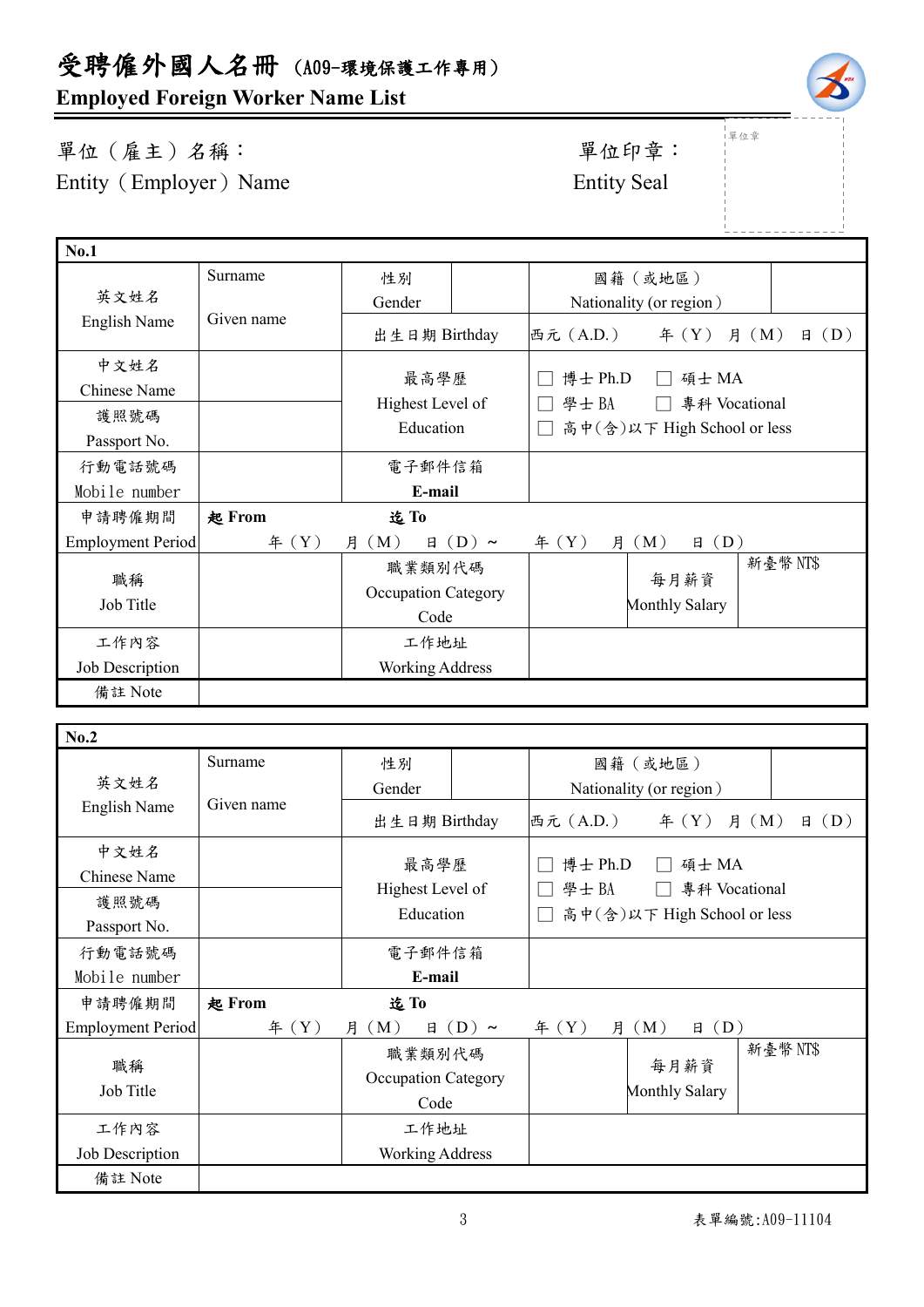# 填表及書面送件須知 (A09-環境保護工作專用)

### **Guidance Notes**



|                             | 申請書 Application Form                                                                                                                                                                                                                                                                                                                                                                                                                                                                                                       |  |  |
|-----------------------------|----------------------------------------------------------------------------------------------------------------------------------------------------------------------------------------------------------------------------------------------------------------------------------------------------------------------------------------------------------------------------------------------------------------------------------------------------------------------------------------------------------------------------|--|--|
| 欄位 Field                    | 填寫方式及說明 Guidance                                                                                                                                                                                                                                                                                                                                                                                                                                                                                                           |  |  |
| 單位(雇主)名稱                    | 請填寫單位中文全名。                                                                                                                                                                                                                                                                                                                                                                                                                                                                                                                 |  |  |
| <b>Entity Name</b>          | Please enter full entity name in Chinese.                                                                                                                                                                                                                                                                                                                                                                                                                                                                                  |  |  |
| 申請項目                        | 若係申請資料異動,請勾選「其他」,並填寫異動事由。                                                                                                                                                                                                                                                                                                                                                                                                                                                                                                  |  |  |
| <b>Application Type</b>     | If you apply for changing information, please tick "other" and include the reason.                                                                                                                                                                                                                                                                                                                                                                                                                                         |  |  |
| 繳費資訊                        | 郵局收據編號 (8碼)<br>存款金額<br>0002660<br>104/06/11 12:01:22<br>Receipt No.(8 digits)<br>003110 1A6 359779<br>他人不扣手續發<br>繳費日期 Payment date<br>郵局局號 Branch code<br>電腦記錄                                                                                                                                                                                                                                                                                                                                                             |  |  |
| Application fee             | 郵局局號 Branch code<br>交易序號 transaction No.<br>E-8103097<br>經辦局章戳<br>郵政劃撥儲金存款收據<br>門郵局(901支)<br>$000100 - 6$<br>繳費日期 Payment<br>局號<br>帳號<br>收<br>19058848<br>款<br>104.07.01<br>勞動部勞動力發展署聘僱許可收費專戶<br>(請以雇主名義自行填寫)                                                                                                                                                                                                                                                                                                              |  |  |
| 負責人                         | 請填寫單位負責人(代表人)之姓名。                                                                                                                                                                                                                                                                                                                                                                                                                                                                                                          |  |  |
| Owner                       | Please enter the name of the owner.                                                                                                                                                                                                                                                                                                                                                                                                                                                                                        |  |  |
| 行業類別代碼                      | 請至「外國人在臺工作服務網」>「申請表件」>「行職業類別代碼」查詢。                                                                                                                                                                                                                                                                                                                                                                                                                                                                                         |  |  |
| Industry                    | Look it up at the website of EZ Work Taiwan > Application Forms > Code of Standard Industrial                                                                                                                                                                                                                                                                                                                                                                                                                              |  |  |
| Category Code               | & Occupational Classification.                                                                                                                                                                                                                                                                                                                                                                                                                                                                                             |  |  |
|                             | 受聘僱外國人名冊 Employed Foreign Worker Name List                                                                                                                                                                                                                                                                                                                                                                                                                                                                                 |  |  |
| 欄位 Field                    | 填寫方式及說明 Guidance                                                                                                                                                                                                                                                                                                                                                                                                                                                                                                           |  |  |
| 工作內容<br>Job Description     | 請具體描述外國人所擔任職務之工作內容,並應符合「外國人從事就業服務法第四十六<br>條第一項第一款至第六款工作資格及審查標準」第29條規定。<br>Please describe specifically the tasks or duties of the position. It should be in accordance to the<br>article 29 of Qualifications and Criteria Standards for foreigners undertaking the jobs specified<br>under Article 46.1.1 to 46.1.6 of the Employment Service Act.                                                                                                                                                                        |  |  |
| 職業類別代碼                      | 請至「外國人在臺工作服務網」>「申請表件」>「行職業類別代碼」查詢。                                                                                                                                                                                                                                                                                                                                                                                                                                                                                         |  |  |
| Occupation<br>Category Code | Look it up at the website of EZ Work Taiwan > Application Forms > Code of Standard<br>Industrial & Occupational Classification.                                                                                                                                                                                                                                                                                                                                                                                            |  |  |
| 每月薪資<br>Monthly Salary      | 1. 應與聘僱契約書所載一致,並不得低於本部依「外國人從事就業服務法第四十六條第<br>一項第一款至第六款工作資格及審查標準   第8條規定公告之數額。<br>2. 如係1個月以下之短期工作,請填寫本次聘期薪資給付總額。<br>1. The payment amount should be consistent to the contract, which shall not be less than the<br>amount announced by the Ministry of Labor according to article 8 of Qualifications and<br>Criteria Standards for foreigners undertaking the jobs specified under Article 46.1.1 to 46.1.6<br>of the Employment Service Act.<br>2. Employment less than one month, please enter the total payment amount. |  |  |
| 工作地址                        | 請填寫外國人在臺主要之工作地點。若工作地址與雇主單位設立地址不同,應檢附該地                                                                                                                                                                                                                                                                                                                                                                                                                                                                                     |  |  |
| <b>Working Address</b>      | 址係雇主合法使用之相關證明文件(例如辦公室租賃契約、工廠登記等)。                                                                                                                                                                                                                                                                                                                                                                                                                                                                                          |  |  |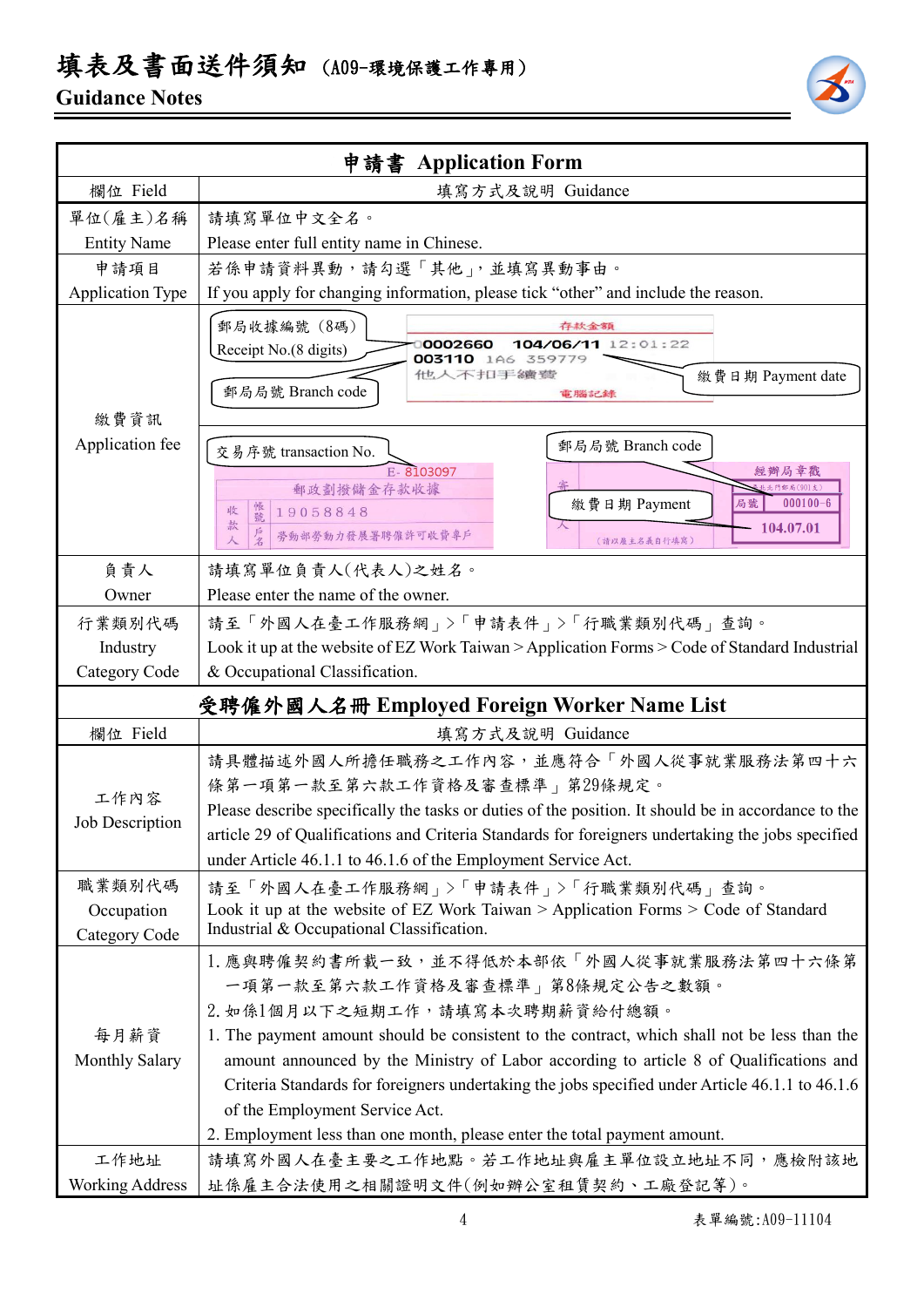|                                          | Please enter the main working address in Taiwan. If the address is not the registered address of                                                                                                                                                                                                                                                                                                                                                                                                                                                                                                    |  |  |  |
|------------------------------------------|-----------------------------------------------------------------------------------------------------------------------------------------------------------------------------------------------------------------------------------------------------------------------------------------------------------------------------------------------------------------------------------------------------------------------------------------------------------------------------------------------------------------------------------------------------------------------------------------------------|--|--|--|
|                                          | the entity (employer), supporting documents proving legitimate use are required (such as lease                                                                                                                                                                                                                                                                                                                                                                                                                                                                                                      |  |  |  |
|                                          | contract of the office, factory registration certificate).                                                                                                                                                                                                                                                                                                                                                                                                                                                                                                                                          |  |  |  |
|                                          | 其他注意事項 Others                                                                                                                                                                                                                                                                                                                                                                                                                                                                                                                                                                                       |  |  |  |
| 申請方式<br>Methods of<br>application        | 1. 網路傳輸方式申請:使用「外國專業人員工作許可申辦網」線上申辦方式辦理。<br>2. 書面送件方式申請:<br>(1)由專人送至機關收件櫃台辦理。<br>(2)利用掛號郵寄申請,郵寄地址:100臺北市中正區中華路一段39號10樓,收件人註<br>明:勞動力發展署(申請聘僱外國專業人員)收。<br>(3)相關申請書表可至「外國人在臺工作服務網」>「申請表件」下載,或至機關收件<br>櫃台索取。<br>3. 可親自辦理或委託私立就業服務機構辦理。<br>1. Application via internet: Please use the on-line application function in Work Permit<br>Application Webpage for Foreign Professional, the address: https://ezwp.wda.gov.tw/.<br>2. Application via written correspondences:<br>i. Personally delivered Application to Reception Counter No. 6 for processing.                                               |  |  |  |
|                                          | ii Mail application via registered mail.<br>iii. Related application forms can be downloaded from EZ Work Taiwan > Application Forms<br>or obtained from the agency Reception Counter.<br>3. Application can be completed personally or entrusted to a private employment service agency.                                                                                                                                                                                                                                                                                                           |  |  |  |
| 申辦作業時間<br>Application<br>processing time | 1. 網路傳輸方式申請:若資料齊全,且雇主及外國人均符合所訂定的資格及條件,自本<br>部系統收件次日起7個工作日。<br>2. 書面送件方式申請:若資料齊全,且雇主及外國人均符合所訂定的資格及條件,自本<br>部收受案件次日起12個工作日。<br>1. Application submitted online<br>7working days (counting from the next day when the application has been received),<br>given that all the documents are complete and both the employer and employee have<br>met the criteria.<br>2. Application submitted in person<br>12 working days (counting from the next day when the application has been received),<br>given that all the documents are complete and both the employer and employee have<br>met the criteria |  |  |  |
| 審查費繳交<br>Examination<br>fee payment      | (新聘及展延每案新臺幣500元;補發每案新臺幣100元)<br>1. 利用郵政劃撥。劃撥戶名:勞動部勞動力發展署聘僱許可收費專戶,劃撥帳號:<br>19058848<br>2. 至機關收件櫃台現場繳交。<br>(New hire and Extension NT \$500 per case; Re-issue NT \$100 per case)<br>1. Via postal remittance, Account name: Work Permit Account of Workforce Development Agency, Account<br>No.: 19058848).<br>2. Payment to the Reception Counter.                                                                                                                                                                                                                                                  |  |  |  |
| 應備文件<br>Documents<br>required            | 1. 請至「外國人在臺工作服務網」>「一般外國專業人士在臺工作」查詢。<br>2. 書面送件所附相關資料係為影本者,應加註「與正本相符」之文字,並加蓋申請單位<br>及負責人印章。<br>1. Look it up at the website of EZ Work Taiwan > Foreign Professionals to Work in Taiwan.<br>2. If you apply for the use of written submittals, information and certification documents are<br>copies, they should be marked with the words: "same as originals" and stamped with the seal                                                                                                                                                                                                            |  |  |  |